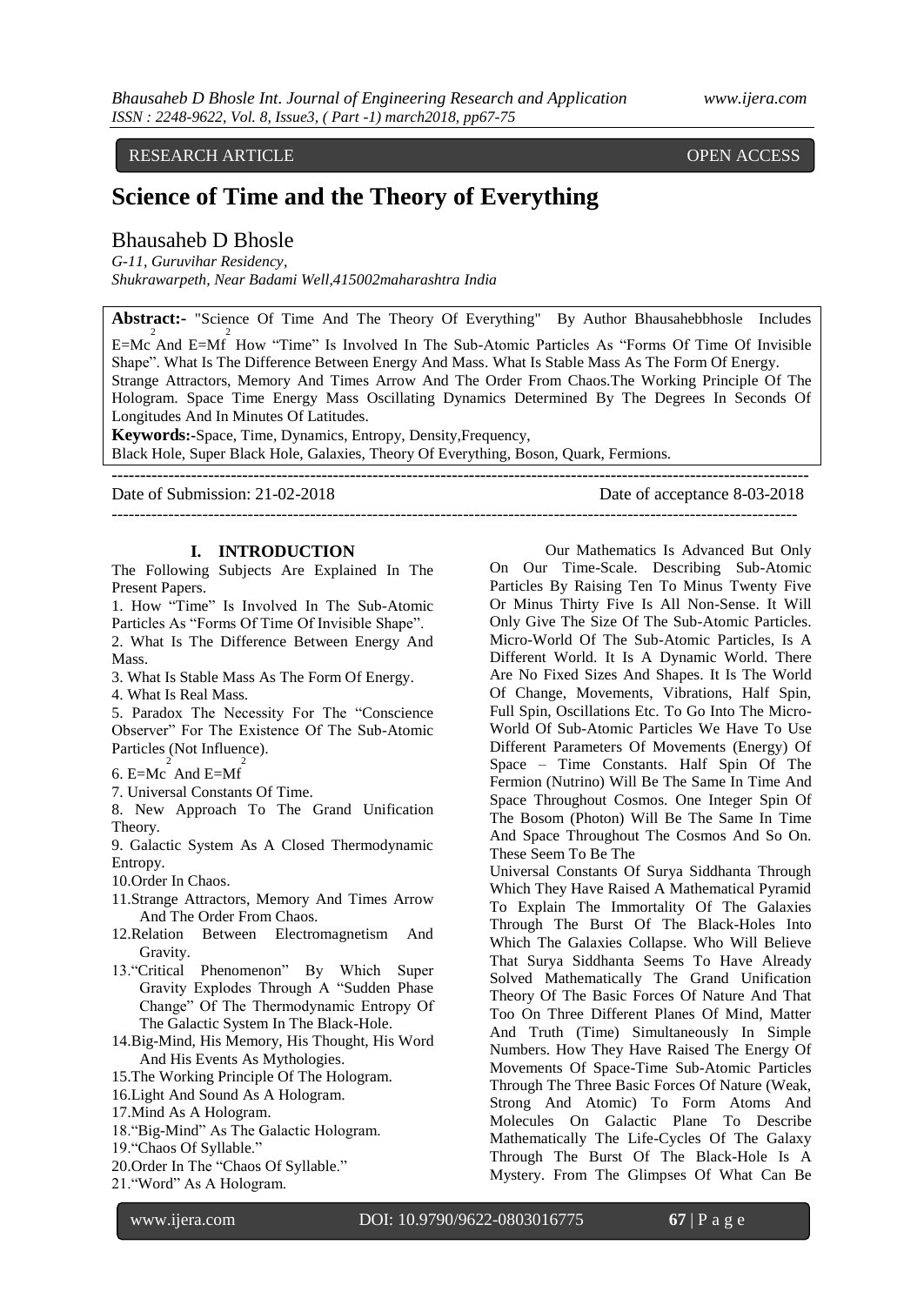Understood, It Seems They Have Done It. There Does Not Seem To Be Any Doubt In What They Say. The Mystery Is In The Code And The "Word Is The Code".

Join With Each Other They Form A Primary Boson With One Integer Spin Where There Will Always Be A Part Of The Two Oscillating Primary Fermions With Plus Zero Mass. Therefore Primary Boson Has A Very Small Stable Mass. When The Primary Boson Escapes From Matter (In Friction, Fire Or Accreting Matter) It Is Converted Into Energetic Stable Form As A Photon. This Statement Will Not Be Readily Accepted By The Physicists But This Is The Only Conclusion Because Photon Must Have A Place In The Energy System Of The Atom And It Is Massless And Chargeless, It Cannot Be Beyond Massive Quark And The Charged Electron. It Has To Be The Energetic Stable Form Of Boson. In The Blackhole They Are The Suppressed (Collapsed) Energetic Bosons With Heavy Mass Compared To Their Reduced (Collapsed) Space As Super Dense Fluid Of Collapsed Photons (Or Collapsed Bosons). It Is The Angirasa. Agni Means Fire And Rasa Represents The Collapsed Fluid Of The Galaxy In The Black-Hole. When The Black Hole Bursts The Energetic Collapsed Bosons As Photons Break As Two Fermions With Opposite Half Spin Triggering The Burst. The Fermion Also Has An Energetic Stable Form As Nutrinos Which Form The Hallow As Covering Of The Galaxy Into Which An Expanding And Spinning Bosonic Cloud (Inside Which Heat Is Dissipated Due To Expansion) Collapses Into A Spinning Disc Of Material Galaxy. Though Nutrinos Oscillate Between Plus Zero And Zero Mass, They Will Have A Massive Effect On The Galactic Scale As A Cloud Forming The Hallow Covering The Galaxy. There Will Not Be Stars And The Collapsed Stars In The Hallow Covering The Galaxy. Similar To The Nutrino And The Photon, The Electron Is Also A Stable, Energetic And Distinct Form Where There Is No Real Mass (The Two Massive Quarks Are Stretched Due To Fast Spin). Real Mass And Its Energetic Stable Forms Are Different Manifestations Of Energetic Space Time Forms. In The Structure Of Proton, The Spin Of The Two Electrons

That Form The Proton Is Reduced Into Oscillating And Rhythming Energy States Where The Three Massive Quark Acquire The Stable Real Mass. Therefore The Real Mass Of The Dynamic Energy System Of The Atom Is In The Form Of The Three Massive Quarks Of The Protons In The Nucleus.

For Structure Of The Dynamic Energy System Of The Sub-Atomic Particles And The Atom Refer My Previous Papers.

The Above Explanation Shows That Boson Can Exist In Different Energy States And Since Energy And Mass Are Related The Boson Can Exist In Different States Of Mass. This Statement Is Very Important. Why The Lightest Stable Mass Particle (Boson) Seems To Be So Massive In The High Energy Particle Collusion Experiments And Also In The Black-Hole? How Can A Boson Which Is A Part Of The Colliding Proton Have A Mass Many Times The Mass Of The Proton Itself? This Is Because The Boson Shrinks (Its Space Of Space-Time Energetic Form Is Reduced) In The High Energy Experiments And Compared To Its Reduced Space Its Energy Content Is Increased In The Form Of The Fast Movement Of Space Because The Time Is A Constant That Never Changes And The Energy Is The Energy Of Movement Of Space In Time. This Is The Same Reason Why The Massive Quark Acquires Real Mass When The Vibrating Quark (Glue Ball, Pion) Which Is Made Of Interacting Bosons Is Suppressed As Massive Quark As Suppressed Spring Of Bosons (Refer My Previous Palers). This Is The Same Reason Why The Glueballs Seem To Be Heavy Particles In The High Energy Collusion Experiments Of Electron And Positron. In These Experiments The Particles Have Different Energy And Mass States And Can Change Their States And Can React Even With The Surrounding Energy Fields Forming New Unstable States

Of Mass And Energy And Their Reacting And Conversion Time Is Extremely Short. These Experiments Have Made A Mess In The Experimental And Theoretical Sciences.

To Describe All These Different Space-Time Energy States Of The Sub-Atomic Particles And Their Masses A New Equation Has To Be Followed Which Involves The Space-Time Parameters Of Energy Of Movement Of Space-Time Forms As The Sub-Atomic Particles.

The Equation E=Mc2 Where "C" Is The Speed Of Light To Describe The Energy Of The Sub-Atomic Particles Has Taken The Scientists Into The World Of Paradoxes Through The Theory Of Relatively Because The Speed Of Light Is Two Dimensional Space-Time While The Sub-Atomic Particles Are Three Dimensional Forms Of Space-Time Energy. E=Mv2 Where V Is The Velocity Of The Object And E=Mc2 Where C Is The Speed Of Light Denote Physical Energy And Not Internal Energy Of The Mass.

How To Involve The Space-Time Parameter Of Energy Of The Sub-Atomic Particles Is The Real Question. If The Equation E=Mc2 Is Rewritten As

E=Mf2 Where F Is The Frequency Of Photon (Which Is An Universal Constant) When The Time Of Manifestation (Saguna Time) Is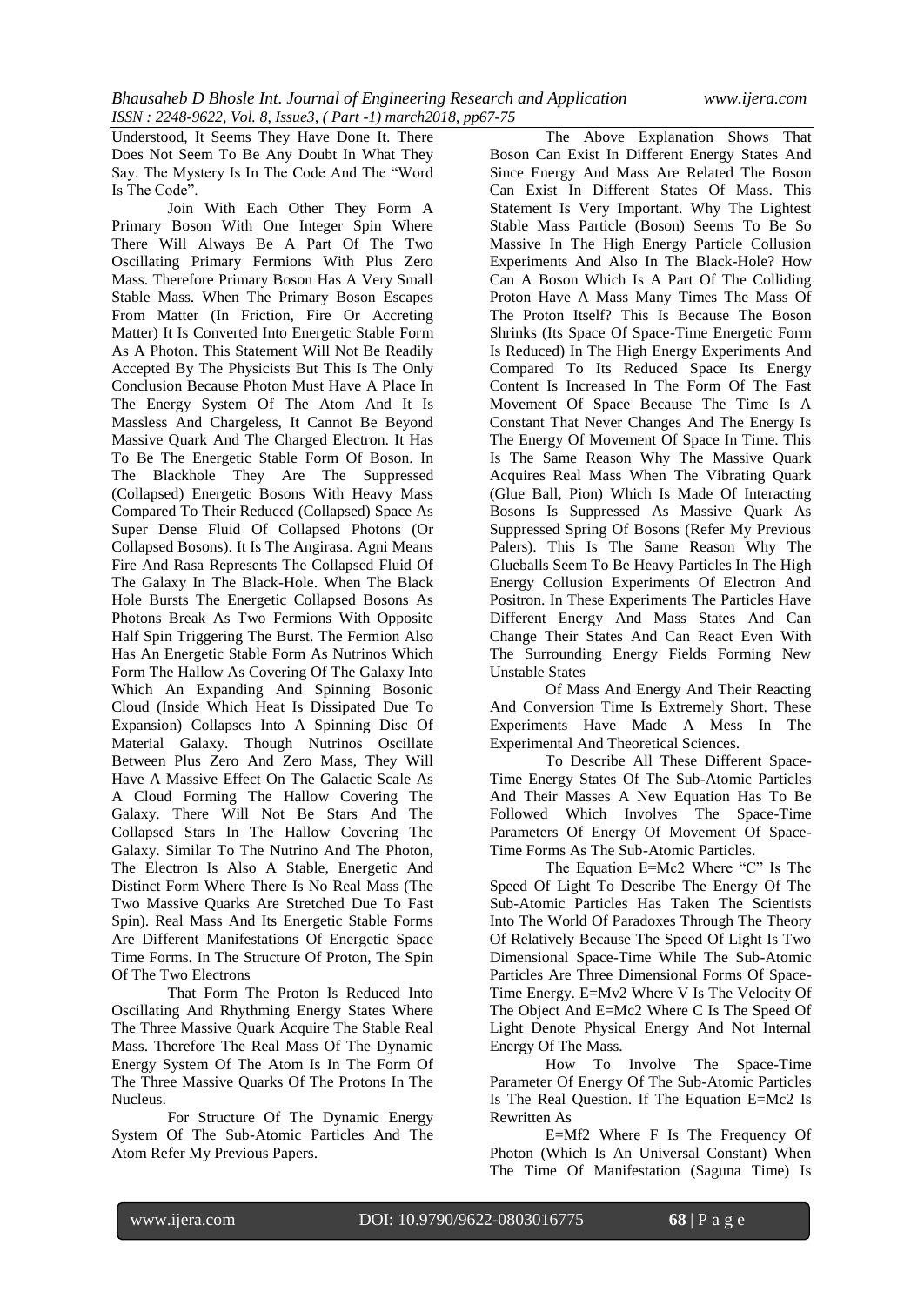Involved Which Has A Fixed Energy State In Three Dimensional Space And Time. Here "N" Is The Mass Which Can Be Written As Density (D) Per Volume Of Space (S) Occupied By It.

The Above Equation Becomes :

D

 $E = -X F2$  In This Equation

S

F (Frequency Of Photon) Is An Universal Constant. D The Density Of Space-Time Energy Is An Universal Constant. S The Volume Of Space Occupied By The Photon Is An Universal Constant Therefore The Energy Of Photon Is An Universal Constant. The Equation Represents The Universal Constants For Photon. Here We Involve Time (Frequency Of The Movement Space In Time) With The Sub-Atomic Particle (Photon). This Equation Represents Free Energetic Photon (Not The Collapsed Energetic Photon In The Black-Hole).

Neither Electro Magnetism Nor Gravity Is The Basic Force Of Nature. Electro Magnetism Rules The Material Worlds, Manifested Worlds. It Is From The Beginning From The First Particles Of Energy Of Weak Forces Even Before The Manifestation Of The Electron Which Has A Stable Unit Charge. It Involves With The Evolution Of Matter. It Is A Secondary Force Manifesting With The Evolution Of Matter. Electromagnetic Is Also Induced Force And Not The Basic Force Of Nature. Electricity As Well As Magnetism Can Be Induced In Matter. Electron Is A Stable Energetic Energy System Of Interacting Space-Time Structure Of Weak And Strong Forces Whereby A Stable Unit Charge Is Induced. According To The Vedas, Electromagnetism Is "Maya" Which Means Love, Attachments Which Governs Material Worlds. This Maya (Love, Attachments) Of The Big-Mind Is Behind The Galactic Evolutions As A Whole Through The Sub-Atomic Particles As The Indriyas (Indra As A Whole) Or As The Brahmanos (Minds Of Brahmaa Or As Brahmaa As A Whole). With Universal Love And Understanding (Not

Individual) Our Mind Can Unite With The Big-Mind But This Is A Different Subject. Nothing Can Be Explained In The Last And Minutest Details Without Accepting The Presence Of The Big-Mind. How Can The Perfect And Symmetrical Designs And The Beautiful Colours Of The Butterfly's Wings Or Peacock's Feather Be Explained Through Natural Selection Or Fittest Survive Hypothesis Or Mutation, Or Molecular Evolution Or The Punctuated Evolution (Guided Or Unguided)? It Is Because The "Mind" Likes It, Maya Governs The Material Worlds. Recently Biologists Seem To Be Falling For The Punctuated Evolution. The Major Issue At Stake In Explaining Evolution Is The Short Time-Scale Of The Evolution. Man Has Come On The Scene Very Fast And If Punctuated Evolution Is Given A Chance For The Minute Changes To Make What Man Is Today, It Would Take Infinite Time. Evolution On Earth By Chances And Accidents Is Out Of The Question. It Is Development Or Straight Away Creation By The Soul Of Time. Call Him Big-Mind Or Sentient Computer He Is What He Is. He Is The Absolute One And One Is Soul Of Time.

In The Beginning Of Cosmic Evolution, In Infinite Places In Infinite Galaxies Through Infinite Time Through The Cyclic Manifestations And Unmanifestations Of The Galaxies Through The Cyclic Burst Of The Black-Holes, The Evolution Must Have Progressed Through Chemical Interactions To Sustain Through Changing Conditions, And The Chemicals Must Have Learned To Sustain Unitedly Through Chemical Changes. Any Aspect Of Sustaining That Is Retained For A Length Of Time Goes Into The Times Memory. On These Principles The Progress Of The First Cosmic Evolution Can Be Explained. Vedas Say That Gods Are Subsequent To The Creation Of

These Worlds. But Now The Gods (Rishis As Their Minds) Have Taken Up The Reigns.

Gravity Is Also Not A Basic Force In Nature. Gravity Is The Induced Force. Gravity Rules The Collapsed Worlds. It Manifests When The Atomic Energy System Is Exerted By Pressure And Increases Through The Collapses Of The Atoms And The Sub-Atomic Particles. It Is Supreme In The Black-Hole As The Super Gravity Of The Collapse Of The Galaxy In The Black-Hole As The Collapsed Boson As A Whole. The Pulling Strong Forces Of Interactions Of The Suppressed Quarks Of The Interacting Bosons Are Neutralized By The Opposite Pressure Of The Gravitation Force Of Collapse. According To The Vedas Gravity Represents Greed On Mind Plane.

This Leads To A Surprising Conclusion That Electromagnetism And Gravity Are Opposite Of Each Other. When Gravity Is At Its Height (Black-Hole) Electromagnetism Is Zero And Therefore There Is No North Pole Or South Pole In The Black-Hole To Influence The Cyclic Burst Of The Black-Hole. This Also Means That When Atoms And Molecules Are Free Their Gravity Is Zero, Where Electromagnetism Is The Controlling Or Ruling Force.

The Above Equation  $E =$  ---- X F2 S

Can Be Used To Describe The Five Elementary Particles With Mass From Which All The Material Worlds Are Created. This Equation

D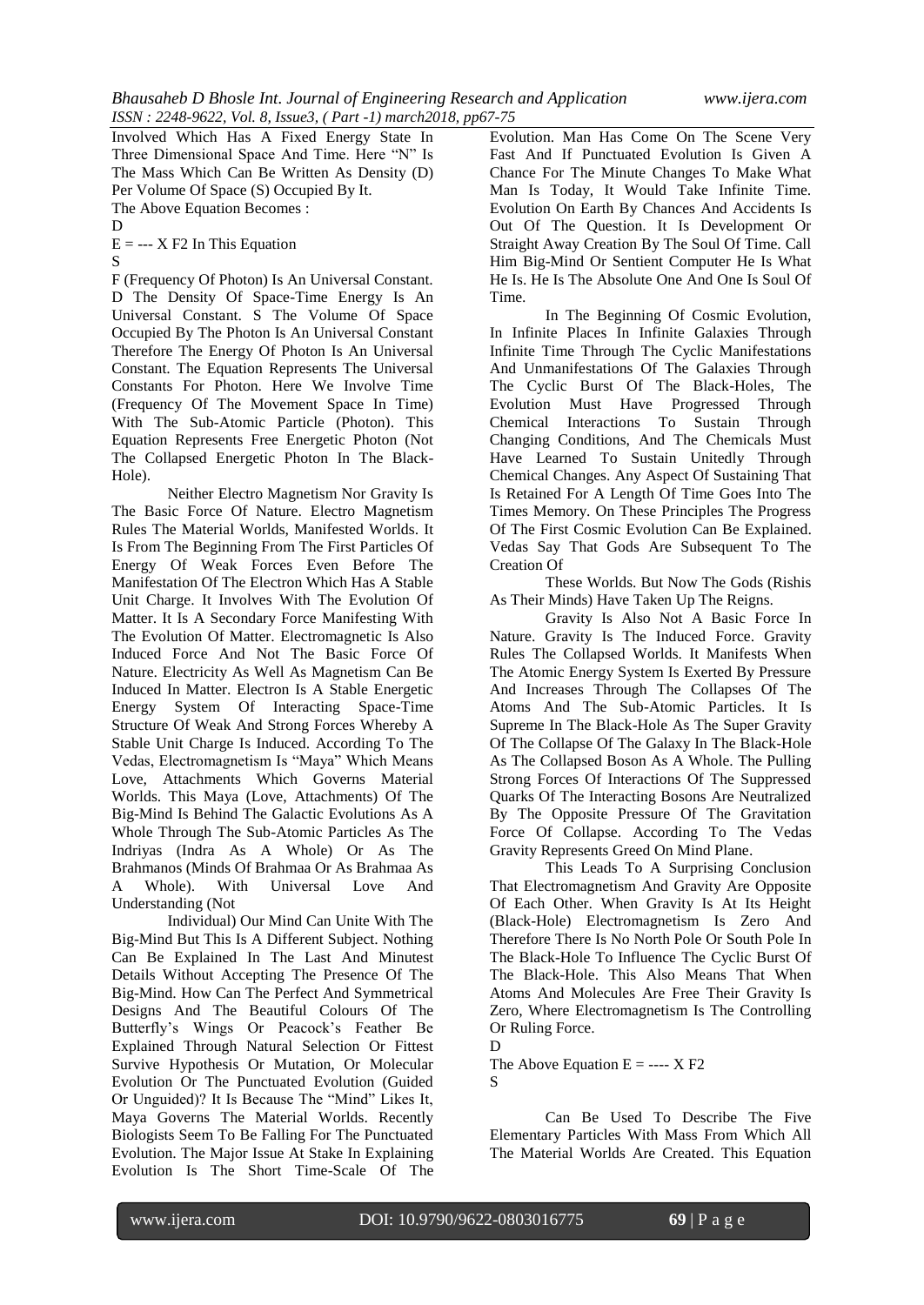Can Also Be Used To Describe The First Two Elementary Particles Without Mass.

The Energy Of The Primary Soliton As A Stable Wave Particle Of Energy Of Movement Of Space And Time In The Cosmic Vaccum Energy Field Can Be Explained By This Equation Where "D" Will Be Density Of The Space-Time Energy And "S" Will Be The Volume Of Space Occupied By The Primary Soliton And The "F" Will Be The Frequency Of The Space-Time Energy.

In Primary Fermion The Frequency Of The Half Spin Of The Two Interacting Primary Solitons Can Be Considered. In Primary Boson Frequency Of The One Integer Spin Can Be Considered. In The Quark The Frequency Of The Oscillation Can Be Considered. In Electron The Frequency Of The Spin Of The Oscillating Quarks Can Be Considered. In The Proton, The Rhythmic Oscillations Of The Oscillating Quarks Can Be Considered And In The Atom The Revolutions Of The Electrons Around The Rhythmic And Spinning Nucleus Can Be Considered. These Are All Particular Universal Constants For The Seven Elementary Particles (Including The First Two Without Mass) Actual Working Of The Energy Contents Of All These Elementary Sub-Atomic Particles Will Be A Complicated Process Where All The Eight Movements Of Space And Time Will Have To Be Joined Through The Three Basic Forces Of Nature (Weak Strong And Atomic).

The Energetic Stable Form Of Fermion Is The Nutrino, The Energetic Stable Form Of Boson Is The Photon, And The Electron Is Also An Energetic Stable Form. These Three Energetic Stable Forms Of The Sub-Atomic Particle Will Be Everywhere In The Cosmos As Diffuse Micro-Wave Radiation From Infinite Sources In The Infinite Cosmos Originating In Stars, Collapsed Stars, Accreting Matter Etc. They Will Also Be As Cosmic Rays, Galactic As Well As

Cosmic Forming From The Galactic Clouds Of Energy (Galactic Cosmic Rays) And Cosmic Back-Ground Energy (Cosmic Rays). The Above Mentioned Three Energetic Stable Forms Of The Sub-Atomic Particles Will Also Obey The Above Equation.

The "E" For Energy In The Above Equation Is The Electro-Magenetic Energy Which Evolves As A Small Amount In Primary Soliton, Primary Fermion And Primary Boson To The Energy System Of The Atom Where Electro Magnetic Forces Rule.

Space And Time Are Related And When Atoms Are Pressed As In The Centre Of Planets Or Stars, The Space Of The Energy System Of The Atom Is Reduced And Therefore The Frequency Of The Inner Movements Of Space And Time Are Increased And The Gravitational Force Begins To Evolve. "E" In The Above Equation For Energy

Begins To Be Converted Into "Eg" For The Energy Of Gravity, And The Equation Becomes: D

 $E = E_0 + E_0 = \dots = X F_2$  Where "M" The Mass As "D" The Density Of

S Energy Per "S" The Volume Of Space Occupied Will Increase With The Increase Of The Frequency Of The Space-Time Energetic System Of The Reduced Space. "Eo" Is The Energy Of Electromagnetism. When "Eo" Becomes Zero "Eg" Reigns Supreme And When "Eg" Becomes Zero "Eo" Reigns Supreme.

Frequency Is Inversely Proportional To Space. Energy Is Proportional To The Frequency And Therefore Mass Is Proportional To The Frequency. Therefore Mass Is Directly Proportional To Energy But Inversely Proportional To Space, Or In Other Words Energy Is Directly Proportional To Mass But Inversely Proportional To Space Where Energy Is Frequency Of Space In Time.

The Above Equation Can Be Used For The Suppressed (Collapsed) Boson (Or Photon Which Is The Energetic Stable Form Of Boson) In The Black-Hole.

If Boson Or Photon Which Is The Energetic Stable Form Of Boson Is Considered As A Quanta Of Space-Time Energy Instead Of Electron Then The Theory Of Quantum Mechanics Can Work For Describing All The Cyclic Events Of The Galaxy Through The Burst Of The Black-Hole Because The Whole Collapsed Galaxy Is One Collapsed Boson As A Whole Which Is One Collapsed Photon (Energetic Stable Form Of Boson) As A Whole As The Super Dense Fluid Of Photon (Angirasa). For Manifested Matter Quantum Mechanics Can Work If Electron Is Considered As A Quanta Of Electromagnetism. Primary Soliton Will Be Cosmic Space-Time Quantum.

Time Is An Universal Constant Which Accretes In The Collapsed State As The Energetic Movement Of Space And Time And Finally Rebounds When All The Space (Of The Collapsing Boson Or Collapsing Photon) Collapses, Where Only Dynamic Time With Its Memory Of Experience Remains As Dynamic "Thought" Of The Mind Or Soul Of Time.

Therefore The Time Of Manifestation Of The Sub-Atomic Particles Is Not Destroyed Or Does Not Stop And Its Relation With The Space It Occupies Is Constant (Though It Accretes With The Collapse Of The Space) Throughout The Life-Cycle Of The Galaxy. Time Remains Constant Into Which Frequency Varies With Space. In Simple Words It Means Energy Of Frequency Of Space Captured In Fixed Time Are Called Forms Of Time Of Invisible Shape By Surya Siddhanta. This Is A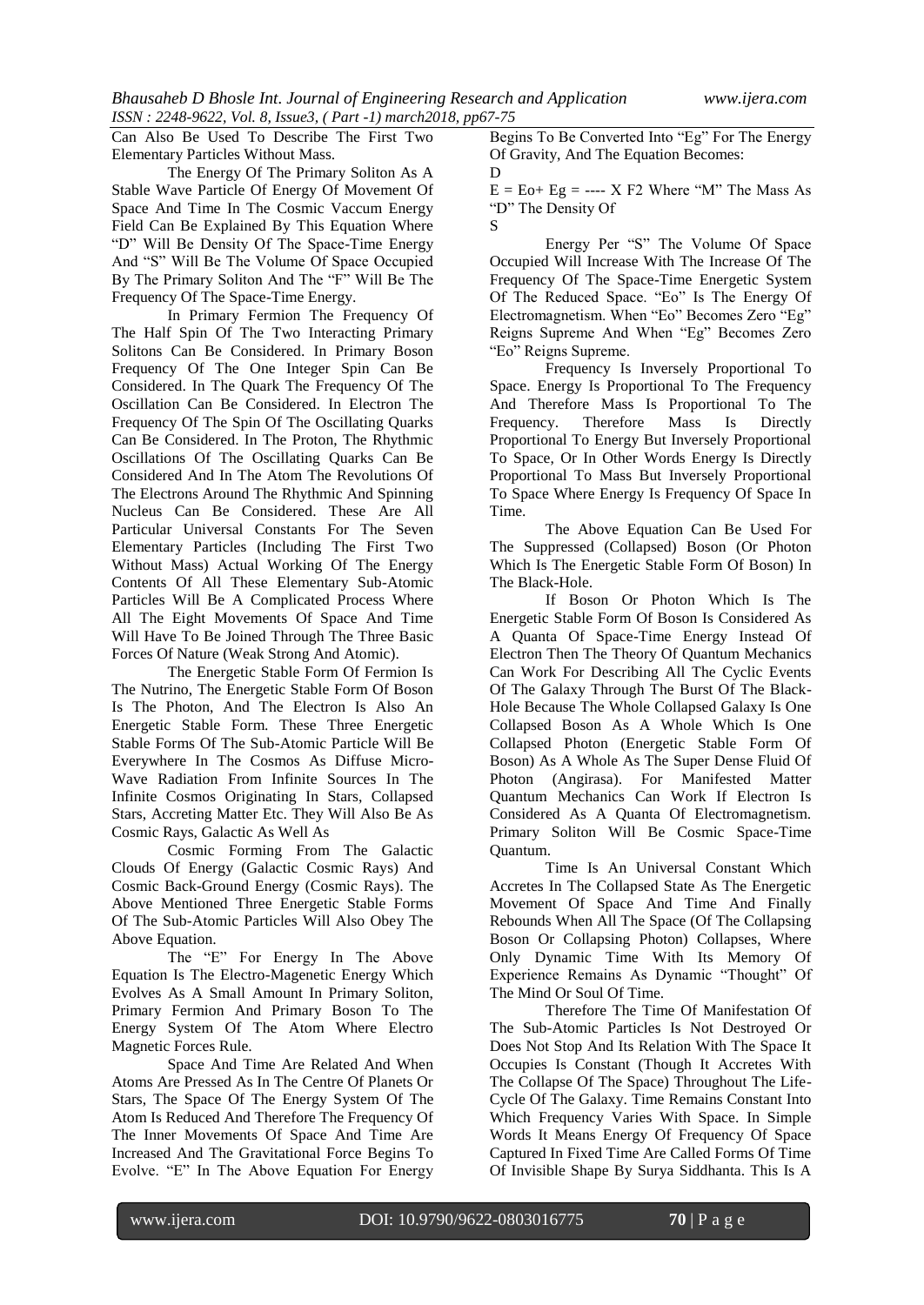Very Important Statement But Who Will Understand It?

If These Universal Time Constant's (As F The Interacting Frequencies) Are Calculated For Each Of The Seven (Including Primary Soliton And Primary Fermion Or Energetic Nutrino) Sub-Atomic Particles In Relation To Their Basic Space Constants (Time Is Related To Space) Then Their Basic Energy-Mass Constants Can Be Calculated. This Is The Most Minimum Requirement For Solving The Grand Unification Theory. Surya Siddharta "Seems" To Have Done It In A Still Simpler Way Through Simple Numbers. The Mystery Of Surya Siddhanta Is The Way They Have Raised Sub-Atomic Particles Through Different Energetic Movements Of Space-Time Sub-Atomic Particles Through The Three Forces Of Interaction On Galactic Plane Converting Our Time Scale Of Solar System To Minute Sub-Atomic Time-Scale And Also The Big Galactic Time Scale And That Too On Three Different Planes E.G. Mind, Matter And Truth (Time) Simultaneously. Who Will Believe In This World That The Surya Siddhanta Is Created Directly By The Soul Of Time And Acquired Directly From Soul Of Time And The Word Is The Code And The Word Is His Word?

When The Frequency Of The Bosons Stop (After Neutralizing The Pulling Strong Forces Of Interaction) Due To The Collapse Of The Suppressed Quarks In The Black Hole With The Collapse Of The Space Of The Space-Time Sub-Atomic Particles The Above Equation Becomes

D

 $E = E_0 + E_2 = - - - X F_2$ S

Where "D" Is The Density Of Energy As Mass Which Is Universely Proportional To "S" Which Is Space (Or Volume) Occupied "Eg" Is The Energy Of Super Gravity And "Eo" Is The Energy Of Electromagnetism. In This Equation The Space Collapses And Mass Becomes Zero (Point Mass) Which Is Totally Converted To "Eg" Which Is Super Gravity Which Is At Its Height And The "Eo" Which Is The Energy Of Electromagnetism Is At Its Lowest Value. At This "Critical" Moment There Is A Sudden Phase Change Of The Energy System Whereby The Super Gravity (Which Is Due To The Suppressed Or Collapsed Space-Time Sub-Atomic Particles With Infinite Frequency) Is Neutrallised But Since The Energy Cannot Be Destroyed It Bursts Into Energy Of Electromagnetism Triggering The Explosion Of The Spinning, Black-Hole (When Super Gravity Is Neutrallised) Into A Spinning Bosonic Cloud Of Weak Forces Of Interaction With Zero Gravity Where Sub-Atomic Particles Are Immediately Formed Into The False Vaccum Filled With Energy Through The Evolution Of Electromagnetism With

Galactic Lightnings (Indra's Thunderbolt) And The Lightning Continues In The Minor Galactic Clouds (Thunderbolts Of The Maruts) Triggering The Precipitation Of Matter As Atoms And Molecules. The Explosion Is Due To The Rebound Of The Time Of The Collapsed Space-Time Sub-Atomic Particles When Super Gravity Is Neutrallised And The Symmetry Is Actually Broken By The Two

Opposite Half Spins Of The Fermion (Whose Energetic Stable Form Is The Photon). Time Is The Order In "Chaos" Of The Black-Hole And It Is The Memory Of Time As Strange Attractors Or Times Arrow That Manifests Order From Chaos. Galactic Manifestations And Unmanifestations (Collapse) Can Be Considered As A Closed Thermodynamic Entropy. Therefore Soul Of Time Is Behind The Cyclic Burst Of The Black-Hole (Into Which The Galaxy Collapses) And By Which The Galaxy Becomes Immortal.

On One Of The Planes Of The Puranic Mythologies The Burst Of The Black Hole Is Represented As "Throw Of Dice" Where The Numbers (Representing Evolutionary Stages) Are There But The Final Outcome Or How The Final Civillisations Will Take Shape Are Left To The Peculiar Times. The Thrower Of Dice Is There. The Genius Is There And He Himself Is Interested In The Game To Know The Final Outcome.

The Paradox Of The Need For The Conscience Observer For The Existence Of The Sub-Atomic Particles Is Due To Extremely Small Space-Time Scale Of The Sub-Atomic Particles Which Is In Billionth And Trillionth Of A Second In Which The Dynamic Sub-Atomic Particles Change Through Different Energy States Of Space-Time Movements Including Spin, Oscillation, Fluctuation Etc. Our Observing Limit Of These Different Energy States And Their Movements Is The Photon Which Can Give Us Only The Point State And Not The Continuous States Of The Sub-Atomic Particles, And That Is The Reason Why Surya-Siddhanta Calls Them Forms Of Time Of Invisible Shape (Invisible By The Photon Of The Ray Of Light). This Explanation Will Relieve Us From The Most Craziest And The Most Foolish "Many World Theory".

We Have Not Properly Understood Or Studied The Dynamics Of Spinning Energy Systems Therefore Our Theories About The Internal Dynamic Systems Of The Atom Is A Guess-Work Through The Mathematical Equations Of Quantum Mechanics. This Is The Same Reason Why We Have Not Understood The Fixed Orbits Of The Planets Of Our Solar System And Also The Central Dynamic Structure Of The Super Black-Hole Of The White Hole And Also The Dynamic Galactic Structure.

Vibrating, Oscillating And Rhythming Nucleons (Protons And Neutrons) In The Spinning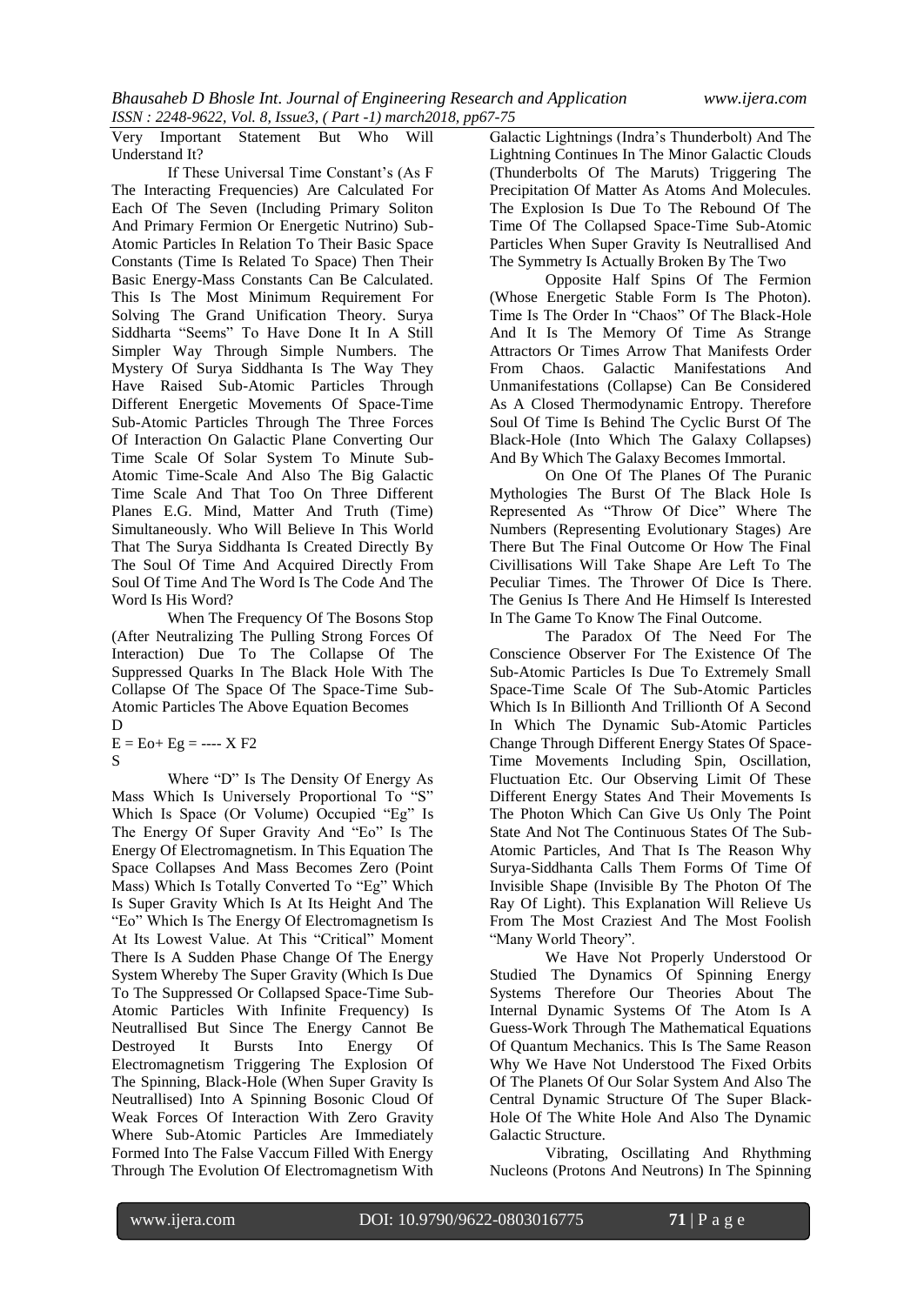Dynamic Energy System Of The Nucleus Creates Fixed Gaps As Grooves In The Rotating Energy Fields Around Itself (Such As Electromagnetism Attraction, Repulsion) Into Which Spinning Energetic Electrons Are Captured And Their Interacting Energy Fields And Their Spins And Fields Make Them Acquire Stable Energetic Systems. Therefore The Electrons Jump Into The Next Orbit If A Certain Amount Of Energy Is Added Or Removed From Them. They Will Not Rotate Or Revolve In Between The Fixed Orbits Or Grooves. The Certain Amount Of Energy Needed For The Electron To Jump From One Orbit To The Next Will Be A Constant. To-Days Theories Suggest The Constant But Does Not Explain The Mechanism. The Nucleons In The Nucleus Have A Rhythming And Oscillating Motion With Respect To Each Other Forming A Fixed Number Of Orbiting Groves Depending Upon The Number Of Nucleons In The Nucleus.

In The Solar System, The Sun Is Spinning, Oscillating And Has Rotating Gravitational And Electro Magnetic Fields Around It Which Oscillate With The Oscillating Sun And Has Also The Rotating Solar Wind Creating Grooves

In The Rotating Solar Wind Creating Grooves In The Rotating Energy Fields Into Which Planets Form From The Collapsing Cloud Of The Solar System And The Energy Fields And The Speed And Spin Of The Planets Interact With The Spinning Energy Fields Of The Sun To Acquire A Fixed Orbits With Fixed Momentum And Fixed Spin. A Very Big Amount Of Energy Will Be Required To Dislodge A Planet From Its Orbit.

In The Super Black-Hole Or The White Hole, Two Black-Holes (Of Two Collapsed Galaxies) Are Caught Into Each Other's Super Gravitational Fields In Such A Way That Their Super Gravity Fields Create A Pulling Force While Their Speeds Try To Pull Themselves Away From Each Other While Their Extremely Fast Spins Make Them Orbit Around Each Other Creating A Stable Spinning System Of The Two Spinning Black-Holes Giving Them A Tremendous Spin And Speed Around Them. This Is A Stable System. This System Is Unbelievable And Unimaginable Creating A Super Super Gravitational Force In Between Them And Around Them And Into Which Nearer Galaxies Are Pulled And Whole Galaxies Are Accreted Like The Stars Are Accreted In The Central Galactic Black-Holes. Millions And Billions Of Stars In The Accreting Galaxy Shoot Inside Like Arrows Of Accreting Stars Creating Accreting Discs (Because Of The Central Spinning Gravitational System) With Super Luminous Motion. These Jets With Super Luminous Motion Are Not The Jets Coming Out Of The Center Of Super Blackhole. Inside The Super Black Hole Or White Hole The Accreting Stars And Planets Of The Accreting Galaxy Are Shred To Super Hot Energy Where No Mass Or Matter In Any Form Exists. These Super Hot Dense Clouds Of Energy Flow Outward In A Whorlpool Where Other Galaxies Are Caught And Pulled Towards The Center Forming Clusters Of Galaxies Filled With Super Hot Energy Clouds.

This Is The Claim Of The Vedas And I Have Given Previous Papers A Very Beautiful Hymn From The Rig-Veda Describing This Maharakshasa (Cosmic Demon) Which Has Many Names Which Mean "Enslavers" "Sorcerers"Of The Galaxies As Menus. When Finally These Super Hot Energy Clouds Flow Far Out From The Center, They Cool And Again Matter Begins To Form Around The Periphery Of These Cosmic Voids Where Planets And Stars Begin To Form And Then Collapse With More Matter And Then Black Holes Are Formed Which Begin To Accrete More Stars And Finally Black Holes Burst Forming New Galaxies And The Process Continues For Ever.

Galactic Structure Is Also Not Properly Understood By The Scientists Why Do The Stars In The Outer Reaches Of The Galaxy Move So Fast And Still Remain A Part Of The Galactic Structure As A Whole? To Think That There Must Be Blackholes In The Hallow Of The Galaxy For This Fast Movement Of The Stars In The Outer Reaches Of The Galactic Disc Is Baseless And Worse Than A Blind Guess. It Is Because The Whole Galaxy Has Been Formed From The Spinning Cloud Of Energy Which In Turn Is Formed From The Burst Of The Spinning Black-Hole As A Whole. The Double Star System Is Also Not Properly Understood. If The Solar System Is Formed From The Spinning Cloudlets Of The Spinning Galactic Cloud. Then There Has To Be Many Types Of Solar Systems Because The Cloudlets Would Not Be Of The Same Size. There Would Be A Kind Of Solar System With Massive Planet (Instead Of A Star) At The Centre If The Cloudlet Was Smaller Than The One From Which Our Solar System Was Formed. If The Cloudlet Was Bigger Then There Would Be A Solar System With A Bigger (Even Collapsed) Star In The Centre And More Than One Star In Plane Of The Planets.

Scientists Have Recently Discovered A Spinning Cloud Of Energy Which They Call As Proto Galaxy. Why Is It There Still Spinning As One Cloud After Fifteen Billion Years After The Big-Bang? Can It Now Be A Recently Formed Spinning Cloud Of The Burst Of The Spinning Black-Hole?

The Molecules With Coded Memory (Proto-Genes That Seeded The Earth With Life) Of Previous Galactic Life Which Evolve In The Galactic Cloud Through The Memory Of Time Can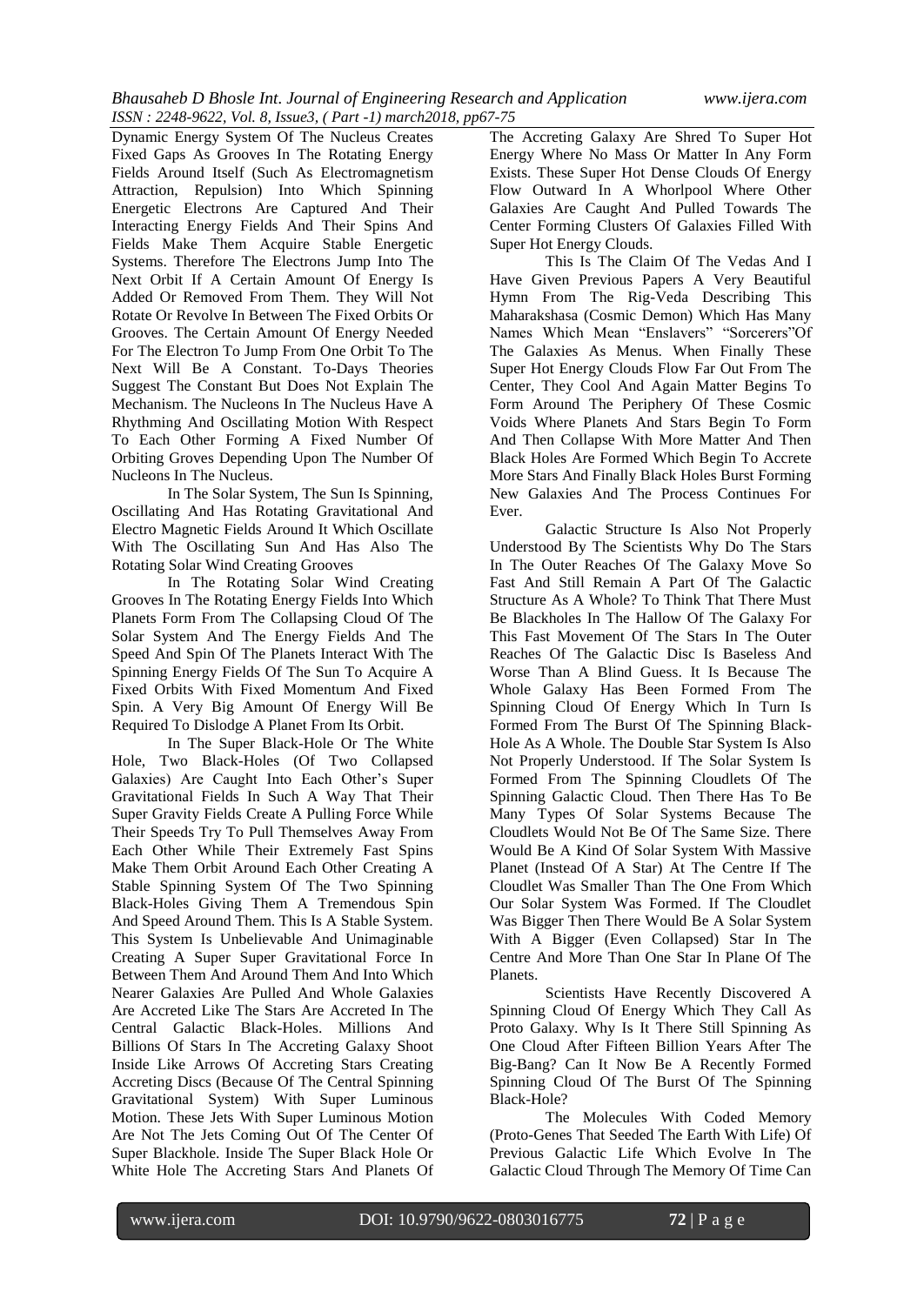Reach Any Planet, Including Our Earth, Through "Virgin" Meteorites Of Cold Primitive Matter Or Can Float As Clouds Can Into The Planets Atmosphere And Through The Rain Clouds Seed The Planets With Life. If The Planet Is Ripe For Life Than The Whole Bio-Sphere Begins To Evolve As A Whole Including The Atmosphere. It Does Not Mean All Planets Can Have Life. There Is A Variety In The Universe Even Then Life Is A Rule In The Universe. Solar System Are Referred As Galactic Population Where We Are One Of Them. This Means Even Planets Evolve To Be Ripe For Seeding Of Life. On Cosmic Scale, The Galaxies Are Referred As The Manus (Thinker) And Rishis Performing Their Daily (Galactic Day) Sacrifices (Manifestations And Unmanifestations Of The Galaxy As Sacrifices For The Gain Of Truth). The Super Black-Holes Or The White Holes Are Referred As Enslavers And Sorcerers Of The Galaxies. "On Mind Plane" This Means Something Unbelievable. Why Should There Be Gods Alone In The Cosmos? They Are In Eternal Wars With The Demons When They Are Not Playing At Dice With Them. Without The Demons There Would Be No Need For The Gods. Gods And Demons May Be More Interring Than They Seem To Be. This Seems To Mean There Will Be God-Like Forces As Well As Demonic Forces Among The Evolving Minds In The Galaxy As Well As Other Galaxies.

Mythological Represent The Big Galactic And Cosmic Events In Our Small Time Scale.

We Do Not Even Try To Understand That Memory Is Related To Time And Therefore Memory Is Involved Only Where Time Is Involved. If This Statement Is Properly Understood Then Only We Can Think Of The Memory Code And That Will Open New Fields Of Research Which Will Link Time With All The Events In The Cosmos Including Our Event.

Mind Cannot Work Without Some Kind Of A System In The Material Body That Can Code And Decode The Memory Of Experience. Memory Is Related To Time, Therefore The Memory Will Be Involved Only Where Time Is Involved. In Matter, Time Is Directly Involved In The Manifestations Of The Sub-Atomic Particles From The Start As Forms Of Energetic Space-Time Wave Particles Evolving Through Interactions With Each Other To Form The Energy System Of The Atom And Then The Molecules. Therefore The Coding And Decoding System Of The Memory Has To Be Involved In The Sub-Atomic Particles. This Is A Direct Conclusion From Simple Common Sense. Man Is Manu The Thinker And Therefore His First Help In His Search To Understand The Worlds Around Him And Inside Him Is His Common Sense. If He Buries His

Common Sense And Relies On Computerized Instruments He Will Reach In A Fool's World.

We Will Believe That The Memory Code Is In The Form Of "Chaos Of A Few Syllables" Where Unbroken Time Is The "Order In Chaos" And That Memory Of Time Are The "Strange Attractors" That Manifest "Order Of Words From Chaos" Which Manifests As Vak The Speech.

Thoughts Remain Active Because Of The Dynamic Memory Forms (Genes). Thoughts Are Behind The Working Of The Mind. When We Speak, Our Thoughts Open Up Taps In The Memory Code Of The Sub-Atomic Particles Of The Memory Forms (Genes Working In Unision)(\*) Where Words Manifest From The Chaos Of Syllables And The Material Body Speaks In Audible Sentences. We Do Not Search The Syllables And We Do Not Construct The Words From The Syllables, We Do Not Construct The Sentences, With The Complicated Grammer While Speaking. Similar To Our Heart And Lung Everything Is Automatic. Our Effort Of The Material Body Is Most Minimum. Then Who Is The Real Speaker ? It Is The Thought Who Is The Real Speaker. Man Is What His Thoughts Are The Individual Is A Part Of The Events In Events Which Is Itself A Part Of The Bigger Events Which Is The Biosphere Of Our Earth, Which Itself Is A Part Of The Bio-Sphere Of The Galaxy As A Whole Of One Unit Time In The Cosmos. Individual Is Not Separate From The Bio-Sphere Of The Galaxy As A Whole Of One Unit Time In The Cosmos Working As A Hologram.

(\*) Where A Cloud Of Memory Is Formed,

What Is A Hologram ? When A Person Sees Through His Eye, All The Rays Of Light That Are Directed Towards The Eye Enter The Eye As Floods Of Photons With The Experience (In The Form Of Coded Memory) They Gained When They Struck And Exchanged Themselves With The Primary Bosons Of The Atoms Of Whatever They Struck And Scattered In All Directions. When They Enter The Eye They Cross Each Other Before Hitting The Retina. At The Point Where They Cross Each Other, They Become One Photon And They

Illumine Each Other By Exchanging Their Experience Through The Interacting Dynamic Memory Code And Dance (Different Space Time Movements Of Their Internal Energetic Structure With Memory System) With Each Other's Tune To Hit The Retina. From A Part Of Them Other's Tune Can Be Deciphered Because The Coding And Decoding Is Again Done By The Sub-Atomic Particles Of The Genes Of The Neuron Cells. Refer My Previous Papers Explaining The Sub-Atomic Particles As Micro Brains With Memory Code. This Is The Only Explanation For The Working Of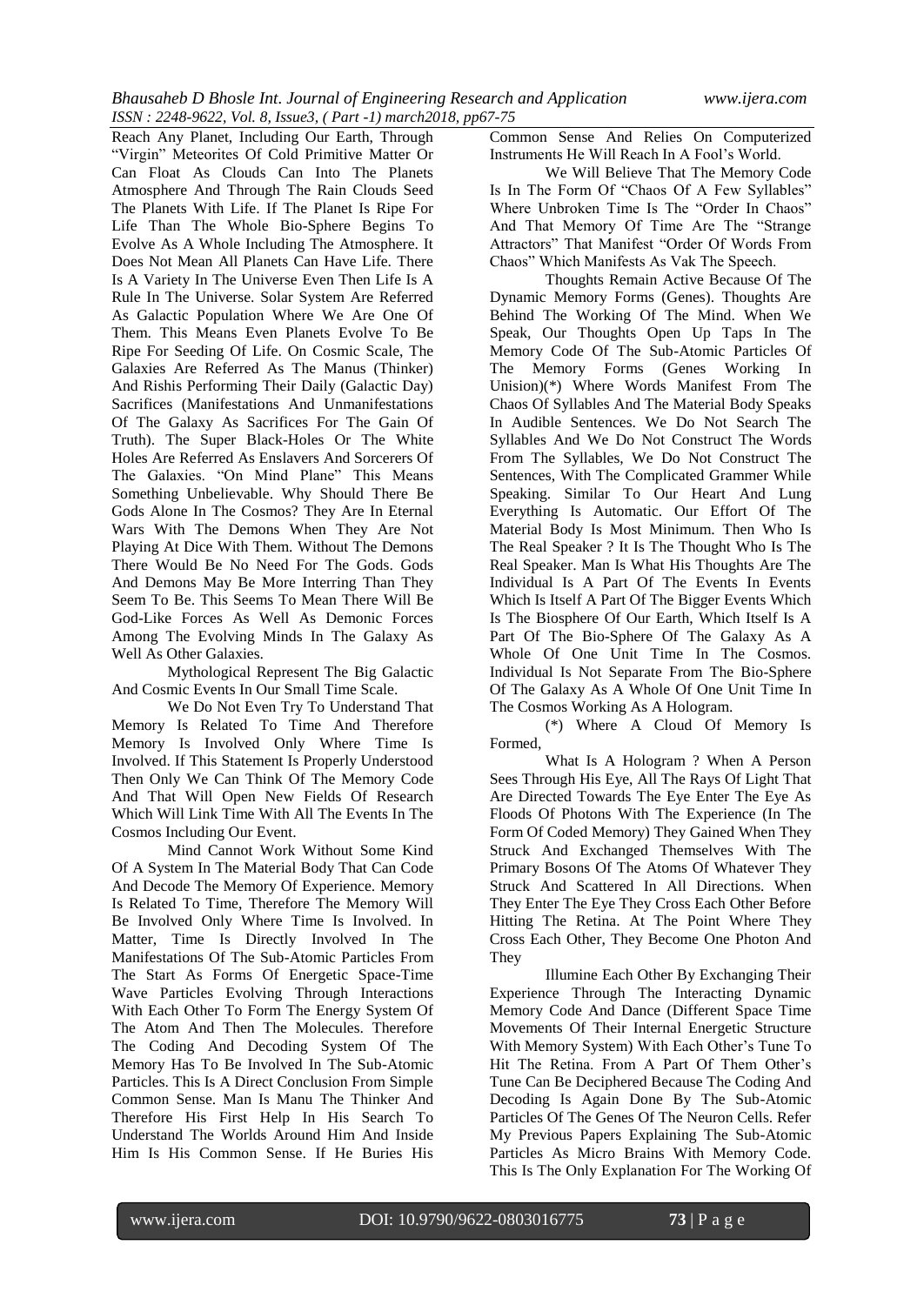The Hologram. There Can Not Be Any Other Sound, Similar To Light, Is Also Holistic. Finally, The "Sound Ray's" Will Reveal The Structures Of The Dynamic Sub-Atomic Particles By Influencing Their Frequencies.

When The Black-Hole Finally Bursts To Start A New Life-Cycle Of The Galaxy, It Becomes "One" (Here "One" Is Time) With Its "Memory" As A "Thought" And Roars (As Rudra The Roarer) As The "Word Ohm" And The Reverberating "M" In The Expanded Galactic Cloud (Of Memory Of The Events Of Time Of The Previous Galaxy) Are The Hymns Of The Vedas As Vak The Speech The Code Of Evolutions. Therefore All The Galactic Events Are Holistic With The Memory Of The Past Life-Cycle Of The Galaxy And Therefore The "Word Ohm" Is Holistic And The Meaning Of The Word (Vedas) Is Holistic. From A Small Part Of The Vedas Whole Meaning Can Be Deciphered. The Fives Sub-Atomic Particles Are The Real Elementary Particles. They Are The Five Bhutas From Which All The Worlds In Our Galaxy Are Created. Bhu Means Matter. Bhutas Means From Which Matter Is Formed. They Are The Five Indriyas (Senses), Indra As A Whole Controlling The Galactic Events. They Are The Five Brahmanas (Minds Of Brahma – Manas Mean Minds), Brahma As A Whole. They Are The Five

Ribhu Rishis (Refer My Previous Papers) Who Are The Creators Or Builders Of The Worlds In Our Galaxy. They Create By The Mind. They Represent The Galactic Mind Working In Unision As A Whole. They Are The God Like Forces Of Nature Working Through Time Decified As Gods. Therefore, The Unseen World Of The Sub-Atomic Particles Is The True World From Which The Material Worlds Manifest.

## **II. CONCLUSION**

How To Involve The Space-Time Parameter Of Energy Of The Sub-Atomic Particles Is The Real Question. If The Equation E=Mc2 Is Rewritten As

E=Mf2 Where F Is The Frequency Of Photon (Which Is An Universal Constant) When The Time Of Manifestation (Saguna Time) Is Involved Which Has A Fixed Energy State In Three Dimensional Space And Time. Here "N" Is The Mass Which Can Be Written As Density (D) Per Volume Of Space (S) Occupied By It. The Above Equation Becomes :

 $E = -X F2$  In This Equation

S

D

F (Frequency Of Photon) Is An Universal Constant. D The Density Of Space-Time Energy Is An Universal Constant. S The Volume Of Space Occupied By The Photon Is An Universal Constant Therefore The Energy Of Photon Is An Universal Constant. The Equation Represents The Universal Constants For Photon.

"E" In The Above Equation For Energy Begins To Be Converted Into "Eg" For The Energy Of Gravity, And The Equation Becomes: D

 $E = E_0 + E_2 = - - - X F_2$  Where "M" The Mass As "D" The Density Of

Energy Per "S" The Volume Of Space Occupied Will Increase With The Increase Of The Frequency Of The Space-Time Energetic System Of The Reduced Space. "Eo" Is The Energy Of Electromagnetism. When "Eo" Becomes Zero "Eg" Reigns Supreme And When "Eg" Becomes Zero "Eo" Reigns Supreme.

When The Frequency Of The Bosons Stop (After Neutralizing The Pulling Strong Forces Of Interaction) Due To The Collapse Of The Suppressed Quarks In The Black Hole With The Collapse Of The Space Of The Space-Time Sub-Atomic Particles The Above Equation Becomes D

 $E = E_0 + E_0 = - - - X F_2$ S

Where "D" Is The Density Of Energy As Mass Which Is Universely Proportional To "S" Which Is Space (Or Volume) Occupied "Eg" Is The Energy Of Super Gravity And "Eo" Is The Energy Of Electromagnetism. In This Equation The Space Collapses And Mass Becomes Zero (Point Mass) Which Is Totally Converted To "Eg" Which Is Super Gravity Which Is At Its Height And The "Eo" Which Is The Energy Of Electromagnetism Is At Its Lowest Value.

## **REFERENCES**

- [1]. Ancient Book Surya-Siddhanta, Rig Veda.
- [2]. International Journal Of Engineering Research And Development E-ISSN: 2278- 067X, P-ISSN: 2278-800X, Www.Ijerd.Com Volume 8, Issue 4 (August 2013), PP. 08-21

S